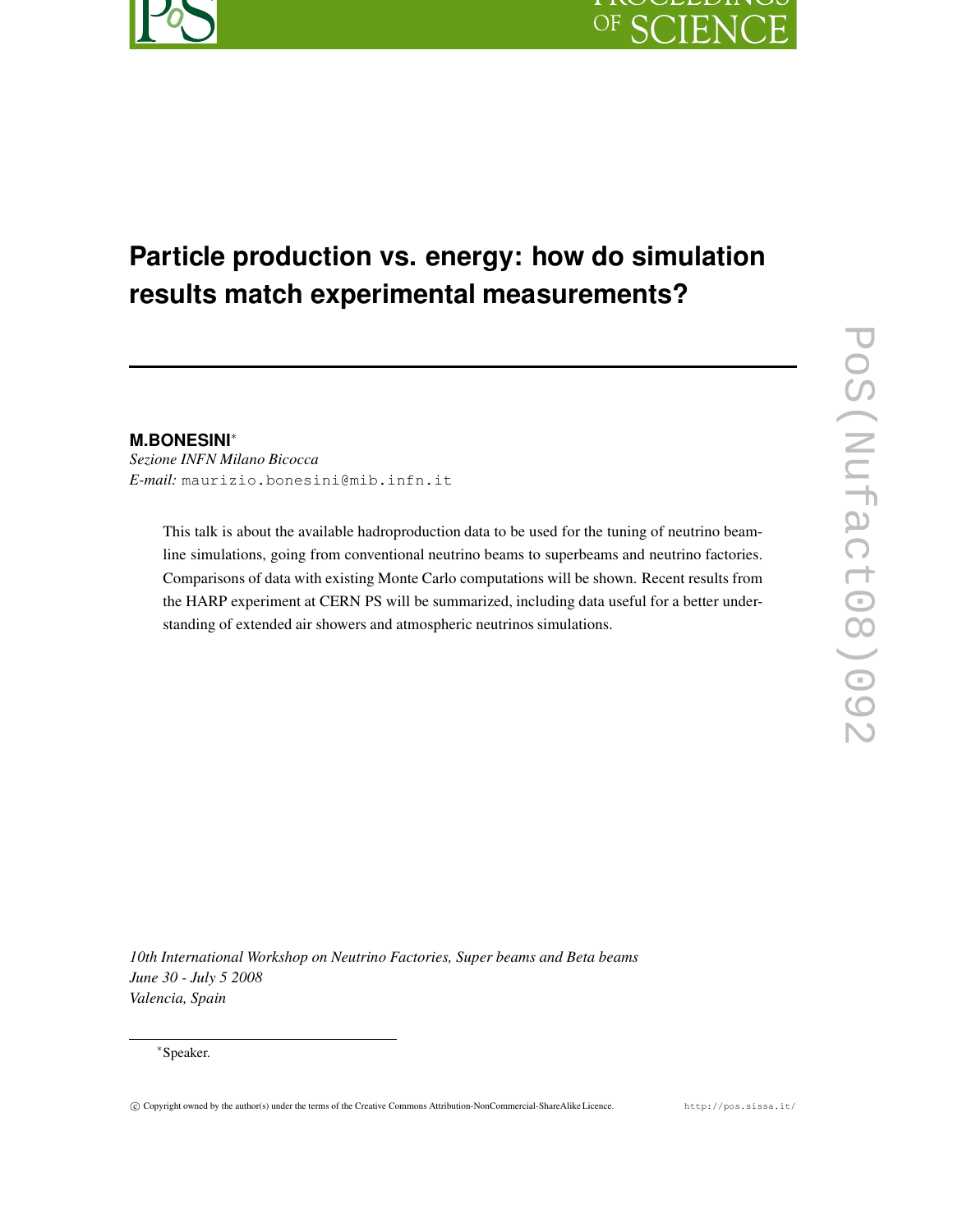### **1. Introduction**

The simulation of a conventional  $v_{\mu}$  beam with a Monte Carlo (MC) is a delicate task due to complicate cascade processes involved in the neutrino production. The paucity of available hadroproduction data, needed for MC tuning, can limit systematically the precision in the calculations. In addition, new hadroproduction data at low energies are of great interest for extended air showers (EAS) and atmospheric neutrinos simulations and for the neutrino factory (NF) design. One relevant point is how existing MC simulations compare to available hadroproduction data. The more recent dedicated hadroproduction experiments in the field are NA56/SPY [1], MIPP [2], NA61 [3] and HARP [4]. At low energies ( $\leq$  15 GeV), the main experimental results come from the HARP experiment at CERN PS and will be briefly summarized here. At higher energies we refer to [5] for further details.

#### **2. The HARP experiment at CERN PS**

The HARP experiment at CERN PS [4] was designed to study hadroproduction on nuclear targets (from  $H_2$  to Ta) in the incident momentum range between 3 and 15 GeV/c. The HARP detector is shown in Fig. 1 and includes different subdetectors for tracking and particle identification (PID) over the full solid angle. At large angle ( $20^0 \le \theta \le 160^0$ ) tracking and PID are performed by a TPC and an array of RPC counters. In the forward direction ( $\theta \le 14.3^\circ$ ) the tracking device is a set of drift chambers, recovered from the previous NOMAD experiment, while the PID is provided by a threshold Cerenkov counter, a time of flight wall (TOFW) and an e.m. calorimeter [6]. Beam particles are tagged by a system of beam TOF detectors (TOFA,TOFB) and Cherenkov counters. Data were taken in 2001 and 2002, for a total of about 420 M triggers in  $\sim$  300 experimental settings. Drift Chambers



**Figure 1:** Layout of the HARP experiment at CERN PS.

#### **3. Results for simulation of NF beams.**

The baseline option for a NF target is a Hg jet target with impinging particles at energies  $10\pm5$  GeV. Available data are very scarce and for the MC tuning the HARP data on heavy targets, such as Ta or Pb, are of utmost importance. The kinematical coverage of the HARP experiment is compared with the acceptance of a typical NF design in figure 2. The experiment covers the full momentum range of interest for production angles bigger than 0.35 rad. The pion yield increases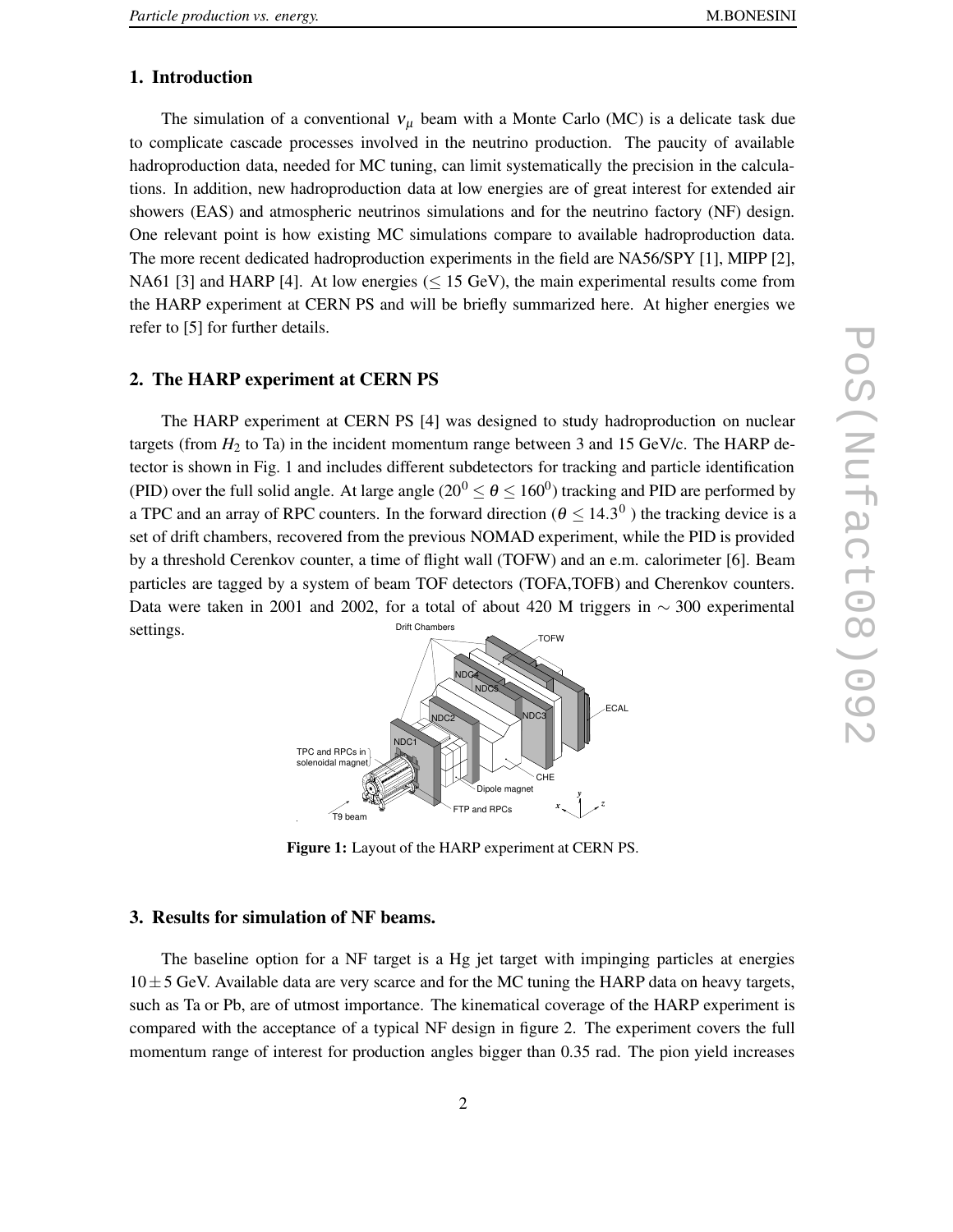

**Figure 2:** Left panel: kinematic region in the  $p - \theta$  plane covered by HARP as compared to the acceptance of the input stage of typical NF designs. Right panel:  $\pi^+$  (closed symbols) and  $\pi^-$  (open symbols) yields as a function of the incident proton beam momentum for different design of the NF focussing stage. The circles indicate the integral over the full HARP acceptance, the squares are integrated over 0.35 rad  $\leq \theta \leq$ 0.95 rad, while the diamonds require in addition the momentum cut 250 MeV/c  $\leq p \leq 500$  MeV/c.

linearly with momentum and has an optimum between 5 GeV/c and 8 GeV/c, as can be seen in the right panel of figure 3. Final results for pion production on heavy targets have been published in reference [7] and some comparisons with available MC simulations are outlined in figure 3. None of the considered models describe fully HARP data. However,  $\pi^+$  production is described better than  $\pi^-$  production. At lower (higher) energies binary and Bertini models from GEANT4 (the FTP model from GEANT4 and MARS) seem more appropriate. Parametrized models (such as LHEP from GEANT4) show relevant discrepancies, up to a factor 3.

#### **4. Results for simulation of EAS and atmospheric neutrinos**

Results on cryogenic targets, such as  $N_2$  and  $O_2$  have a direct impact on the precise calculation of atmospheric neutrino fluxes and on the improved reliability of extensive air shower simulations by reducing the uncertainties of hadronic interaction models in the low energy range. In particular, the common hypothesis that p–C data can be used to predict the  $p-N_2$  and  $p-O_2$  pion production cross-sections may be tested. HARP has published results [8] on charged pion production cross-sections in interactions of 12 GeV/c protons on C,  $O_2$  and N<sub>2</sub> thin targets, in the kinematic range 0.5 GeV/c  $\leq p_{\pi}$  < 8 GeV/c and 50 mrad  $\leq \theta_{\pi}$  < 250 mrad. Some results, showing also a comparison with available simulations, are reported in figure 4.

## **5. Results for simulation of conventional neutrino beams: the MiniBooNE and K2K physics cases.**

Prediction of the far detector spectrum in the absence of oscillations is a key ingredient in a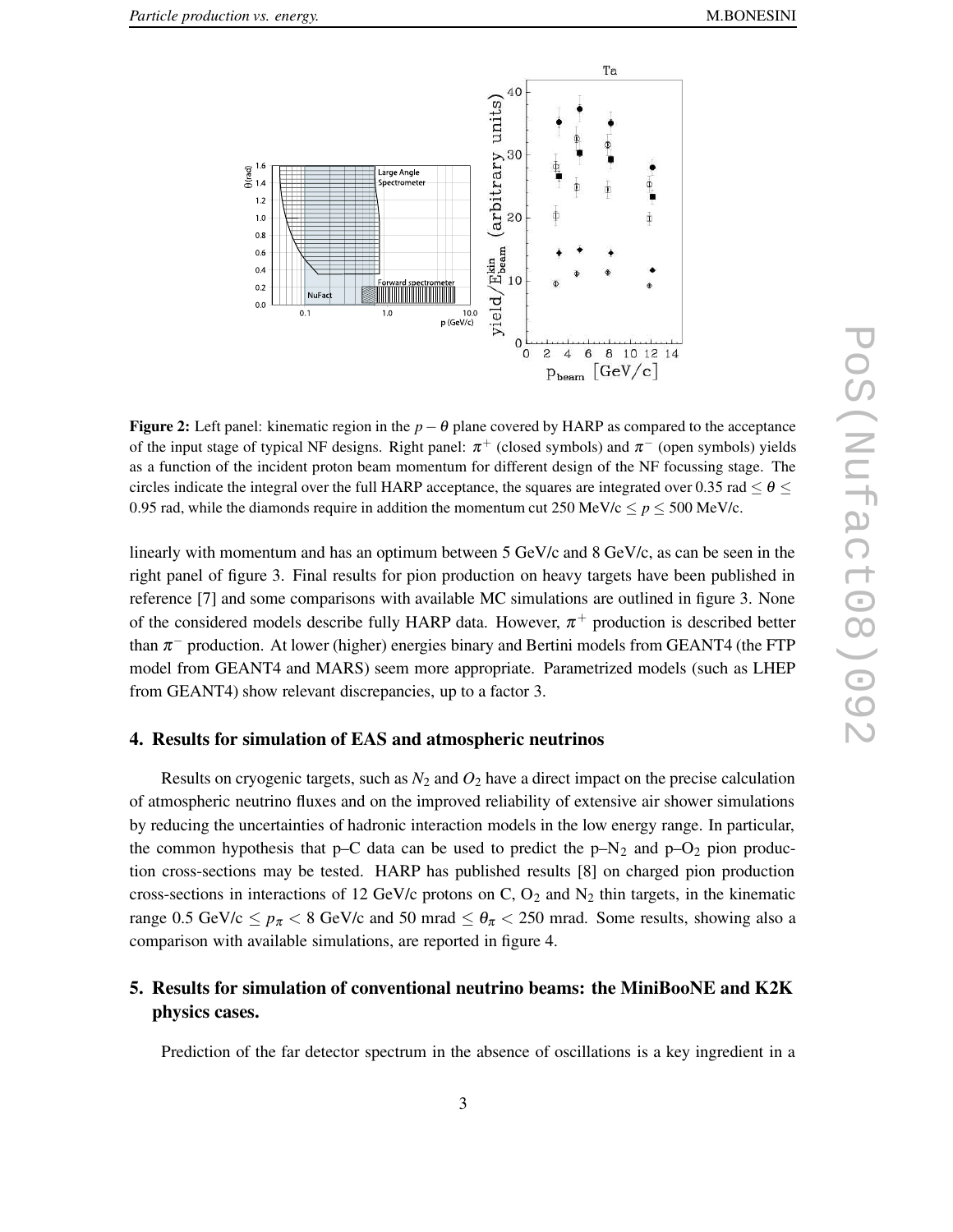

**Figure 3:** Experimental results from HARP at 12 GeV/c for p-Ta cross sections for  $\pi^{\pm}$  production, as compared to MC models. See [7] for further details and more data-MC comparisons.



**Figure 4:** Left: p- $O_2$ ,p- $N_2$ ,p-C cross sections at 12 GeV/c; right: comparison of  $\pi^+$  production in p- $N_2$ interactions with different MC models from GEANT4.

neutrino oscillation experiment. This can be done by an extrapolation from a near detector via a nominal far/near ratio estimated by a beamline MC simulation. The error on the observed number of events in the K2K far detector (SuperKamiokande) was dominated by contributions from uncertainties of normalization  $(\pm 5\%)$  and far/near ratio  $(\pm 5\%)$ .

HARP has reported measurements of the  $\pi^+$  production in p–Al interactions at 12.9 GeV/c [9]. These results have contributed in a significant way to reduce the systematic error associated to the FAR/NEAR ratio, thus increasing the K2K sensitivity to oscillation signals [10].